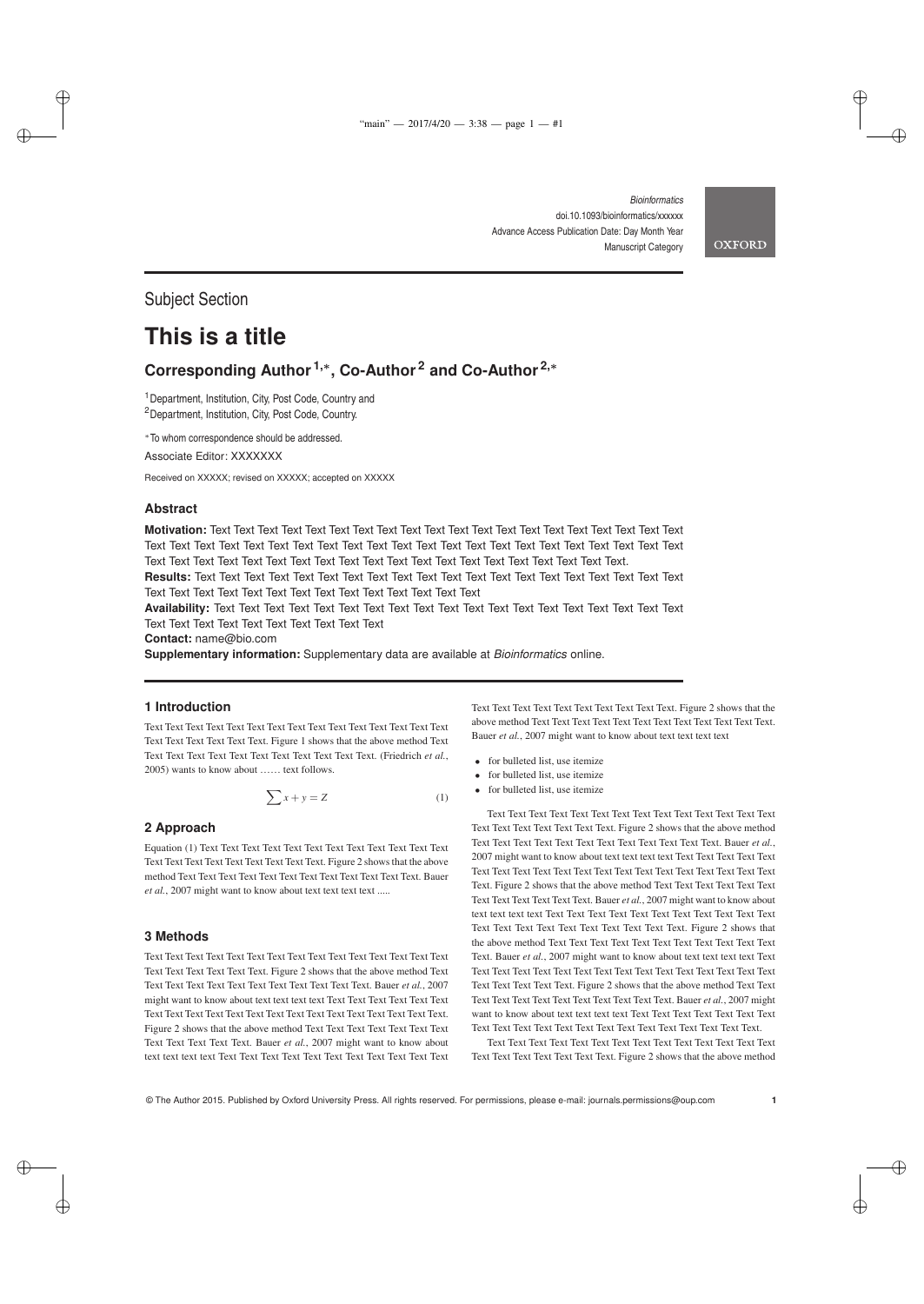✐

✐

✐

✐

Text Text Text Text Text Text Text Text Text Text Text Text. Bauer *et al.* , 2007 might want to know about text text text text Text Text Text Text Text Text Text Text Text Text Text Text Text Text Text Text Text Text Text Text Text. Figure 2 shows that the above method Text Text Text Text Text Text Text Text Text Text Text Text. Bauer *et al.*, 2007 might want to know about text text text text Text Text Text Text Text Text Text Text Text Text Text Text Text Text Text Text Text Text Text Text Text. Figure 2 shows that the above method Text Text Text Text Text Text Text Text Text Text Text Text. Bauer *et al.*, 2007 might want to know about text text text text Text Text Text Text Text Text Text Text Text Text Text Text Text Text Text Text Text Text Text Text Text. Figure 2 shows that the above method Text Text Text Text Text Text Text Text Text Text Text Text. Bauer *et al.*, 2007 might want to know about text text text text Text Text Text Text Text Text Text Text Text Text Text Text Text Text Text Text Text Text Text Text Text.

Text Text Text Text Text Text Text Text Text Text Text Text Text Text Text Text Text Text Text Text Text. Figure 2 shows that the above method Text Text Text Text Text Text Text Text Text Text Text Text. Bauer *et al.* , 2007 might want to know about text text text text Text Text Text Text Text Text Text Text Text Text Text Text Text Text Text Text Text Text Text Text Text. Figure 2 shows that the above method Text Text Text Text Text Text Text Text Text Text Text Text. Bauer *et al.*, 2007 might want to know about text text text text Text Text Text Text Text Text Text Text Text Text Text Text Text Text Text Text Text Text Text Text Text. Figure 2 shows that the above method Text Text Text Text Text Text Text Text Text Text Text Text. Bauer *et al.*, 2007 might want to know about text text text text

Text Text Text Text Text Text Text Text Text Text Text Text Text Text Text Text Text Text Text Text Text. Figure 2 shows that the above method Text Text Text Text Text Text Text Text Text Text Text Text. Bauer *et al.* , 2007 might want to know about text text text text Text Text Text Text Text Text Text Text Text Text Text Text Text Text Text Text Text Text Text Text Text. Figure 2 shows that the above method Text Text Text Text Text Text Text Text Text Text Text Text. Bauer *et al.*, 2007 might want to know about text text text text Text Text Text Text Text Text Text Text Text Text Text Text Text Text Text Text Text Text Text Text Text.

## 3.1 This is subheading

Text Text Text Text Text Text Text Text Text Text Text Text Text Text Text Text Text Text Text Text Text. Figure 2 shows that the above method Text Text Text Text Text Text Text Text Text Text Text Text. Bauer *et al.*, 2007 might want to know about text text text text Text Text Text Text Text Text Text Text Text Text Text Text Text Text Text Text Text Text Text Text Text. Figure 2 shows that the above method Text Text Text Text Text Text Text Text Text Text Text Text. Bauer *et al.*, 2007 might want to know about text text text text Text Text Text Text Text Text Text Text Text Text Text Text Text Text Text Text Text Text Text Text Text. Figure 2 shows that the above method Text Text Text Text Text Text Text Text Text Text Text Text. Bauer *et al.*, 2007 might want to know about text text text text. Text Text Text Text Text Text Text Text Text Text Text Text Text Text Text Text Text Text Text Text Text. Figure 2 shows that the above method Text Text Text Text Text Text Text Text Text Text Text Text. Bauer *et al.*, 2007 might want to know about text text text text Text Text Text Text Text Text Text Text Text Text Text Text Text Text Text Text Text Text Text Text Text. Figure 2 shows that the above method Text Text Text Text Text Text Text Text Text Text Text Text. Bauer *et al.*, 2007 might want to know about text text text text Text Text Text Text Text Text Text Text Text Text Text Text Text Text Text Text Text Text Text Text Text. Figure 2 shows that the above method Text Text Text Text Text Text Text Text Text Text Text Text. Bauer *et al.* , 2007 might want to know about text text text text Text Text Text Text Text Text Text Text Text Text Text Text Text Text Text Text Text Text Text Text Text. Figure 2 shows that the above method Text Text Text Text Text Text Text Text Text Text Text Text. Bauer *et al.*, 2007 might want to know about

**2** *Sample et al.*

text text text text Text Text Text Text Text Text Text Text Text Text Text Text Text Text Text Text Text Text Text Text Text.

#### 3.1.1 This is subsubheading

Text Text Text Text Text Text Text Text Text Text Text Text Text Text Text Text Text Text Text Text Text. Figure 2 shows that the above method Text Text Text Text Text Text Text Text Text Text Text Text. Bauer *et al.*, 2007 might want to know about text text text text Text Text Text Text Text Text Text Text Text Text Text Text Text Text Text Text Text Text Text Text Text. Figure 2 shows that the above method Text Text Text Text Text Text Text Text Text Text Text Text. Bauer *et al.*, 2007 might want to know about text text text text Text Text Text Text Text Text Text Text Text Text Text Text Text Text Text Text Text Text Text Text Text. Figure 2 shows that the above method Text Text Text Text Text Text Text Text Text Text Text Text. Bauer *et al.*, 2007 might want to know about text text text text

Text Text Text Text Text Text Text Text Text Text Text Text Text Text Text Text Text Text Text Text Text. Figure 2 shows that the above method Text Text Text Text Text Text Text Text Text Text Text Text. Bauer *et al.* , 2007 might want to know about text text text text Text Text Text Text Text Text Text Text Text Text Text Text Text Text Text Text Text Text Text Text Text. Figure 2 shows that the above method Text Text Text Text Text Text Text Text Text Text Text Text. Bauer *et al.*, 2007 might want to know about text text text text Text Text Text Text Text Text Text Text Text Text Text Text Text Text Text Text Text Text Text Text Text. Figure 2 shows that the above method Text Text Text Text Text Text Text Text Text Text Text Text. Bauer *et al.*, 2007 might want to know about text text text text

Text Text Text Text Text Text Text Text Text Text Text Text Text Text Text Text Text Text Text Text Text. Figure 2 shows that the above method Text Text Text Text Text Text Text Text Text Text Text Text. Bauer *et al.* , 2007 might want to know about text text text text Text Text Text Text Text Text Text Text Text Text Text Text Text Text Text Text Text Text Text Text Text. Figure 2 shows that the above method Text Text Text Text Text Text Text Text Text Text Text Text. Bauer *et al.*, 2007 might want to know about text text text text Text Text Text Text Text Text Text Text Text Text Text Text Text Text Text Text Text Text Text Text Text. Figure 2 shows that the above method Text Text Text Text Text Text Text Text Text Text Text Text. Bauer et al., 2007 might want to know about text text text textText Text Text Text Text Text Text Text Text Text Text Text Text Text Text Text Text Text Text Text Text. Figure 2 shows that the above method Text Text Text Text Text Text Text Text Text Text Text Text. Bauer *et al.*, 2007 might want to know about text text text text Text Text Text Text Text Text Text Text Text Text Text Text Text Text Text Text Text Text Text Text Text. Figure 2 shows that the above method Text Text Text Text Text Text Text Text Text Text Text Text. Bauer *et al.*, 2007 might want to know about text text text text Text Text Text Text Text Text Text Text Text Text Text Text Text Text Text Text Text Text Text Text Text. Figure 2 shows that the above method Text Text Text Text Text Text Text Text Text Text Text Text. Bauer *et al.* , 2007 might want to know about text text text text Text Text Text Text Text Text Text Text Text Text Text Text Text Text Text Text Text Text Text Text Text. Figure 2 shows that the above method Text Text Text Text Text Text Text Text Text Text Text Text. Bauer *et al.*, 2007 might want to know about text text text text Text Text Text Text Text Text Text Text Text Text Text Text Text Text Text Text Text Text Text Text Text.

Text Text Text Text Text Text Text Text Text Text Text Text Text Text Text Text Text Text Text Text Text. Figure 2 shows that the above method Text Text Text Text Text Text Text Text Text Text Text Text. Bauer *et al.* , 2007 might want to know about text text text text Text Text Text Text Text Text Text Text Text Text Text Text Text Text Text Text Text Text Text Text Text. Figure 2 shows that the above method Text Text Text Text Text Text Text Text Text Text Text Text. Bauer *et al.*, 2007 might want to know about text text text text Text Text Text Text Text Text Text Text Text Text Text

✐

✐

✐

✐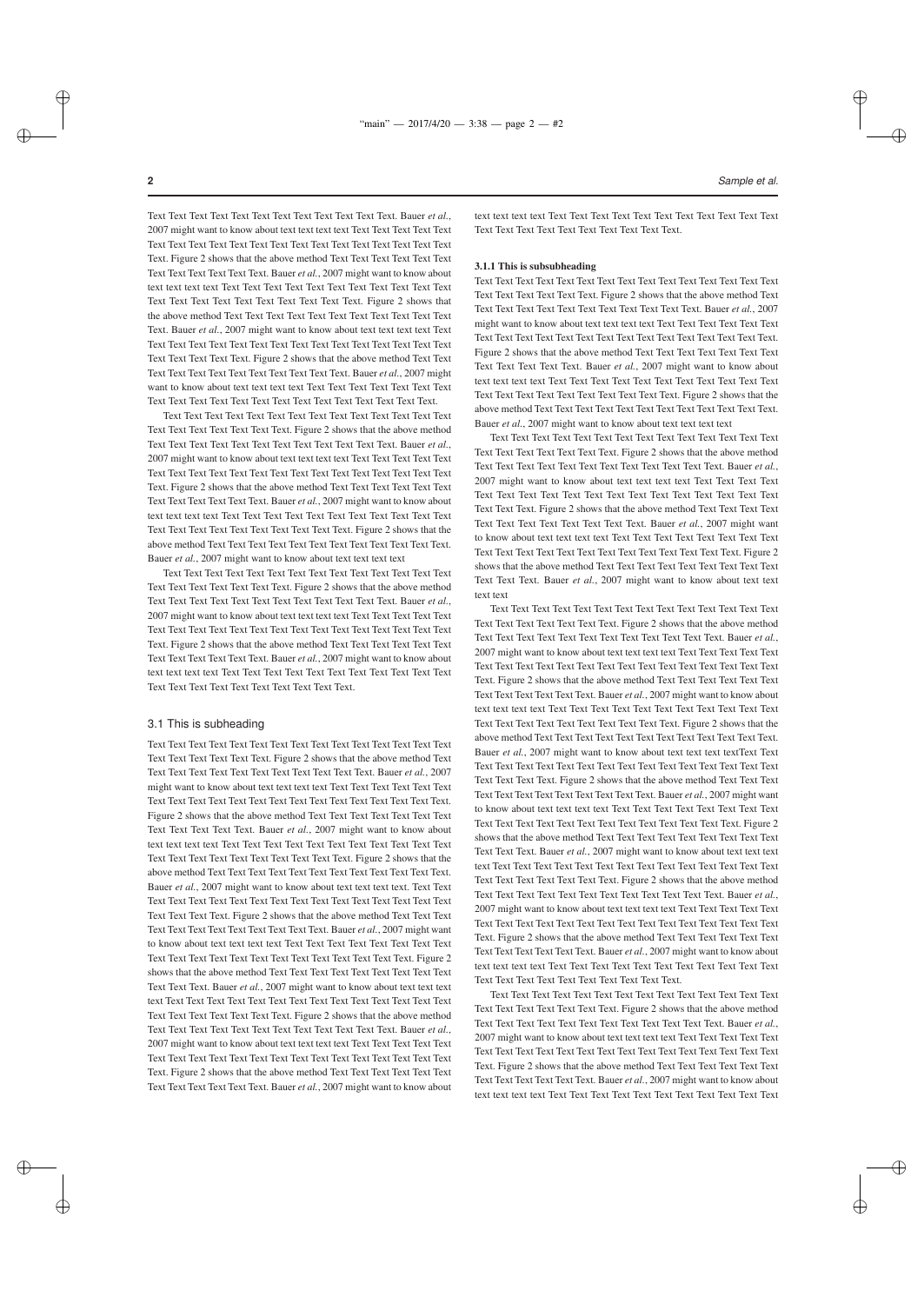#### *short Title* **3**

✐

✐

✐

✐

Text Text Text Text Text Text Text Text Text Text. Figure 2 shows that the above method Text Text Text Text Text Text Text Text Text Text Text Text. Bauer *et al.*, 2007 might want to know about text text text text

Text Text Text Text Text Text Text Text Text Text Text Text Text Text Text Text Text Text Text Text Text. Figure 2 shows that the above method Text Text Text Text Text Text Text Text Text Text Text Text. Bauer *et al.*, 2007 might want to know about text text text text Text Text Text Text Text Text Text Text Text Text Text Text Text Text Text Text Text Text Text Text Text. Figure 2 shows that the above method Text Text Text Text Text Text Text Text Text Text Text Text. Bauer *et al.*, 2007 might want to know about text text text text Text Text Text Text Text Text Text Text Text Text Text Text Text Text Text Text Text Text Text Text Text. Figure 2 shows that the above method Text Text Text Text Text Text Text Text Text Text Text Text. Bauer *et al.*, 2007 might want to know about text text text text

Text Text Text Text Text Text Text Text Text Text Text Text Text Text Text Text Text Text Text Text Text. Figure 2 shows that the above method Text Text Text Text Text Text Text Text Text Text Text Text. Bauer *et al.*, 2007 might want to know about text text text text Text Text Text Text Text Text Text Text Text Text Text Text Text Text Text Text Text Text Text Text Text. Figure 2 shows that the above method Text Text Text Text Text Text Text Text Text Text Text Text. Bauer *et al.*, 2007 might want to know about text text text text Text Text Text Text Text Text Text Text Text Text Text Text Text Text Text Text Text Text Text Text Text. Figure 2 shows that the above method Text Text Text Text Text Text Text Text Text Text Text Text. Bauer *et al.*, 2007 might want to know about text text text text

Text Text Text Text Text Text Text Text Text Text Text Text Text Text Text Text Text Text Text Text Text. Figure 2 shows that the above method Text Text Text Text Text Text Text Text Text Text Text Text. Bauer *et al.*, 2007 might want to know about text text text text Text Text Text Text Text Text Text Text Text Text Text Text Text Text Text Text Text Text Text Text Text. Figure 2 shows that the above method Text Text Text Text Text Text Text Text Text Text Text Text. Bauer *et al.*, 2007 might want to know about text text text text Text Text Text Text Text Text Text Text Text Text Text Text Text Text Text Text Text Text Text Text Text. Figure 2 shows that the above method Text Text Text Text Text Text Text Text Text Text Text Text. Bauer *et al.*, 2007 might want to know about text text text text Text Text Text Text Text Text Text Text Text Text Text Text Text Text Text Text Text Text Text Text Text. Figure 2 shows that the above method Text Text Text Text Text Text Text Text Text Text Text Text. Bauer *et al.*, 2007 might want to know about text text text text Text Text Text Text Text Text Text Text Text Text Text Text Text Text Text Text Text Text Text Text Text.

Text Text Text Text Text Text Text Text Text Text Text Text Text Text Text Text Text Text Text Text Text. Figure 2 shows that the above method Text Text Text Text Text Text Text Text Text Text Text Text. Bauer *et al.*, 2007 might want to know about text text text text Text Text Text Text Text Text Text Text Text Text Text Text Text Text Text Text Text Text Text Text Text. Figure 2 shows that the above method Text Text Text Text Text Text Text Text Text Text Text Text. Bauer *et al.*, 2007 might want to know about text text text text Text Text Text Text Text Text Text Text Text Text Text Text Text Text Text Text Text Text Text Text Text. Figure 2 shows that the above method Text Text Text Text Text Text Text Text Text Text Text Text. Bauer *et al.*, 2007 might want to know about text text text text

Text Text Text Text Text Text Text Text Text Text Text Text Text Text Text Text Text Text Text Text Text. Figure 2 shows that the above method Text Text Text Text Text Text Text Text Text Text Text Text. Bauer *et al.*, 2007 might want to know about text text text text Text Text Text Text Text Text Text Text Text Text Text Text Text Text Text Text Text Text Text Text Text. Figure 2 shows that the above method Text Text Text Text Text Text Text Text Text Text Text Text. Bauer *et al.*, 2007 might want to know about text text text text Text Text Text Text Text Text Text Text Text Text Text Text Text Text Text Text Text Text Text Text Text. Figure 2 shows that the

| Table 1. This is table caption |                                                                                          |  |  |
|--------------------------------|------------------------------------------------------------------------------------------|--|--|
|                                | head1 head2 head3 head4                                                                  |  |  |
|                                | row1 row1 row1 row1<br>row2 row2 row2 row2<br>row3 row3 row3 row3<br>row4 row4 row4 row4 |  |  |
|                                |                                                                                          |  |  |

This is a footnote

# FPO

**Fig. 1.** Caption, caption.

above method Text Text Text Text Text Text Text Text Text Text Text Text. Bauer *et al.*, 2007 might want to know about text text text text

## 3.2 Test1

Text Text Text Text Text Text Text Text Text Text Text Text Text Text Text Text Text Text Text Text Text. Figure 2 shows that the above method Text Text Text Text Text Text Text Text Text Text Text Text. Bauer *et al.*, 2007 might want to know about text text text text Text Text Text Text Text Text Text Text Text Text Text Text Text Text Text Text Text Text Text Text Text. Figure 2 shows that the above method Text Text Text Text Text Text Text Text Text Text Text Text. Bauer *et al.*, 2007 might want to know about text text text text Text Text Text Text Text Text Text Text Text Text Text Text Text Text Text Text Text Text Text Text Text. Figure 2 shows that the above method Text Text Text Text Text Text Text Text Text Text Text Text. Bauer *et al.*, 2007 might want to know about text text text text

#### **4 Discussion**

Text Text Text Text Text Text Text Text Text Text Text Text Text Text Text Text Text Text Text Text Text. Figure 2 shows that the above method Text Text Text Text Text Text Text Text Text Text Text Text. Bauer *et al.*, 2007 might want to know about text text text text Text Text Text Text Text Text Text Text Text Text Text Text Text Text Text Text Text Text Text Text Text. Figure 2 shows that the above method Text Text Text Text Text Text Text Text Text Text Text Text. Bauer *et al.*, 2007 might want to know about text text text text Text Text Text Text Text Text Text Text Text Text.

Table 1 shows that Text Text Text Text Text Text Text Text Text Text Text. Figure 2 shows that the above method Text Text. Text Text Text Text Text Text Text Text Text. Figure 2 shows that the above method Text Text. Text Text Text Text Text Text Text Text Text. Figure 2 shows that the above method Text Text.

# **5 Conclusion**

(Table 1) Text Text Text Text Text Text Text Text Text Text Text Text Text Text Text Text Text Text Text Text Text. Figure 2 shows that the above method Text Text Text Text Text Text Text Text Text Text Text Text. Bauer

✐

✐

✐

✐